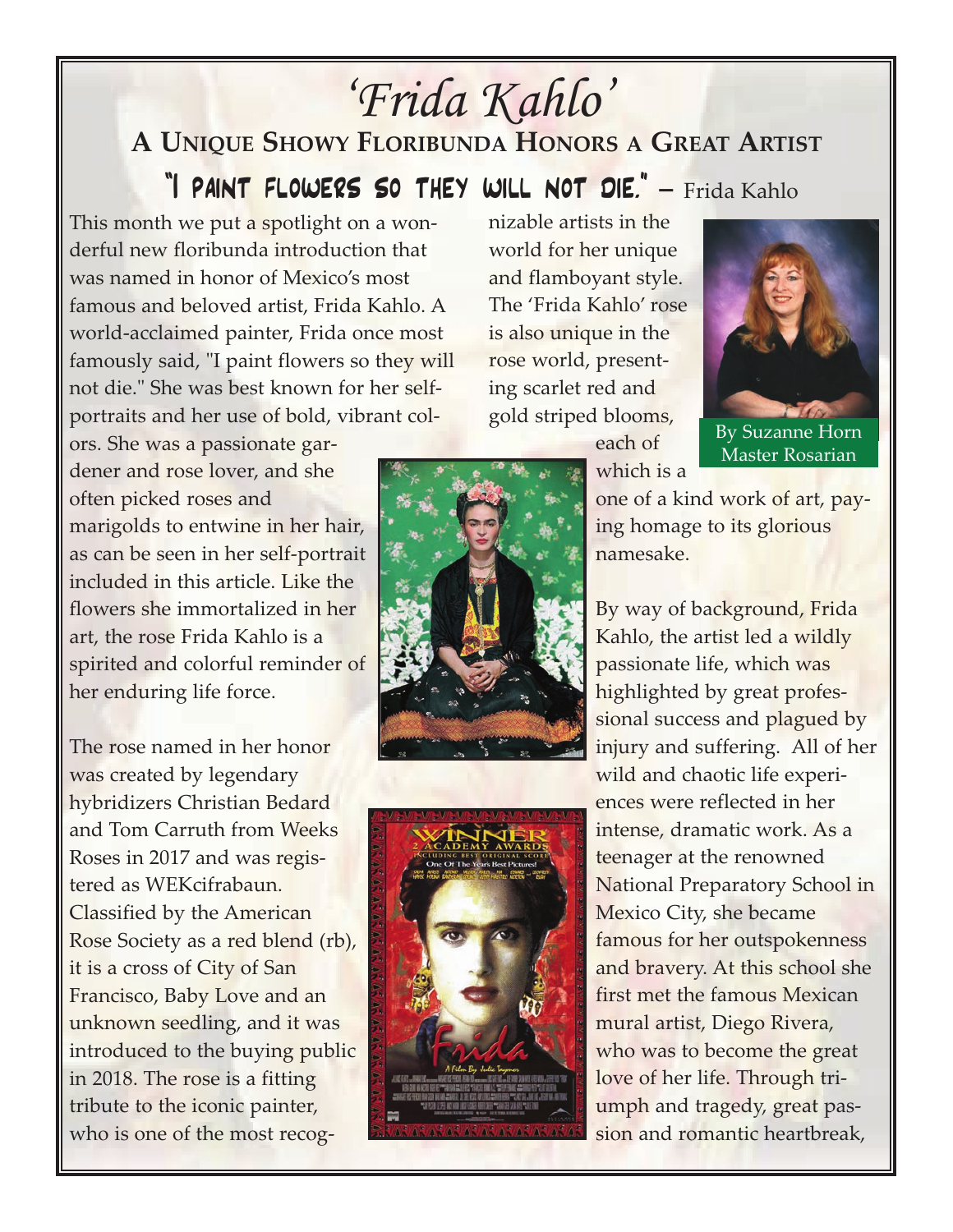Frida lived through her art and her willingness to be outspoken about causes she tumultuous love of her life, Diego Rivera. The popularity of Frida Kahlo and her work soared to even newer heights.

believed in. After a divorce from Diego, the pair eventually remarried in a relationship fraught with numerous infidelities on both sides. They remained married until her eventual passing in 1954, shortly after her 47th birthday. She suffered greatly during her life and famously wrote in her diary, "I hope the



As for the rose named in honor of this brilliant, eccentric artist, it is true to Frida's personal flair and fiery independent spirit. It has been garnering a lot of attention from home gardeners and exhibitors alike since its introduction, as its showy appearance matches its colorful namesake. This strik-

passing is joyful – and I hope never to return."

Frida's fame has been growing since the time of her death. Her famous Blue House in Coyocoan, Mexico City was opened as a museum in 1958. Her fame in the United States skyrocketed in the 1970's feminist

ingly beautiful rose is a real attention-getter! Its most notable feature is, of course, its eye-catching hue, as you can see from the attached photos. Those dramatic, striped blooms will stop you in your tracks in the garden with its stunning color blend, and it will be the one to draw your focus across a showroom filled with hundreds of other





roses.

This floribunda has it all, including unique coloring, beautiful blooms and great disease resistance. The scarlet-orange rose has brushstrokes of gold and a soft red blush that is unlike any other cultivar. The color does not fade in the heat, but rather has an intensified red blush on the finish of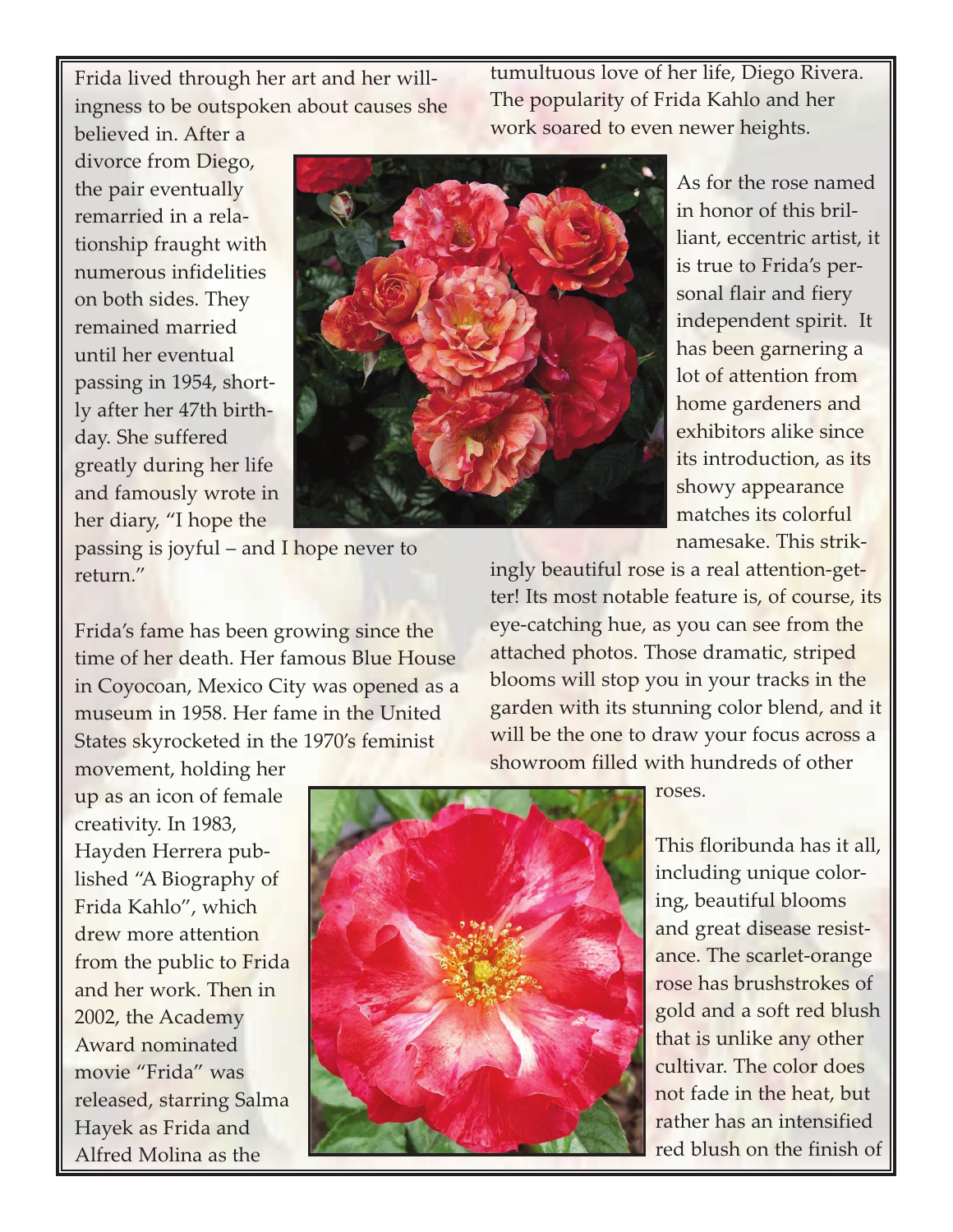the bloom. 'Frida Kahlo' offers up medium sized semi double decorative bloom form with anywhere from 24 to 40 petals. The flowers are presented in small clusters of 5 to 6 striped blooms, which stand out against the rich, extremely glossy dark green foliage. They can also be disbudded to present one bloom per stem.

Those gorgeous multi-colored blossoms are each exceptional works of art with no two being exactly alike. Just as Frida is one of the most recognizable artists for her unique style, the scarlet red and gold striped flowers of 'Frida Kahlo' are also one of a kind in the rose world. Exquisitely



formed, ovoid buds open to reveal scalloped petals that are a novel mix of gold and red with a swirl of colors that continues to intensify as the flower ages, finishing with a deep red blush.

> Its foliage is exceptionally disease resistant. This is a real bonus for those with "no spray" gardens. That rich, glossy foliage cloaks vigorous canes to make a lush backdrop to frame the budding flowers as they unfurl to expose the inner masterpiece. The flowers have an average diameter of 3.5" across. As with most roses, bloom size tends to increase with cooler weather. All of its pizzazz goes into the flamboyant color, as it presents only a